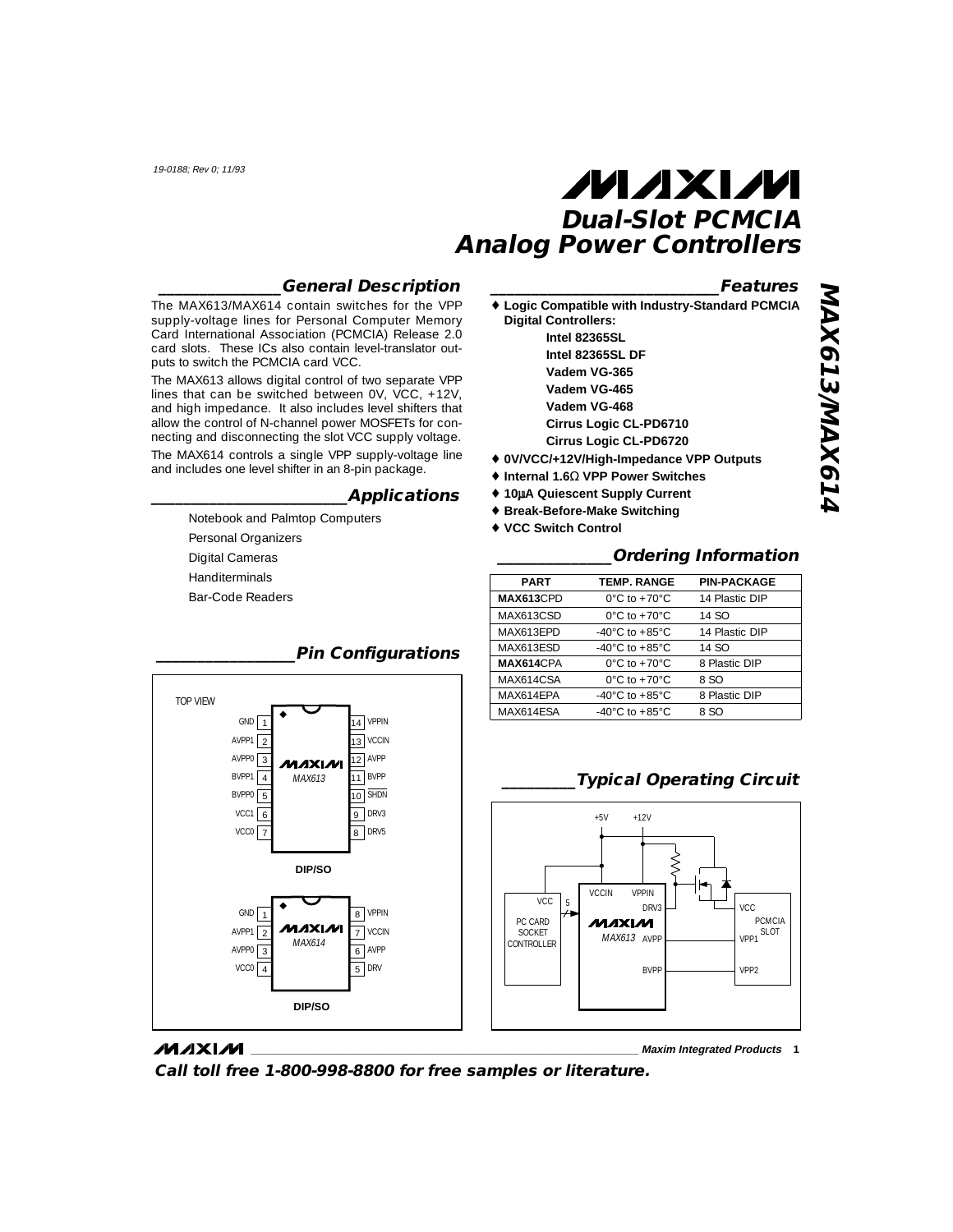### **ABSOLUTE MAXIMUM RATINGS**

| Continuous Power Dissipation ( $TA = +70^{\circ}C$ )    |  |
|---------------------------------------------------------|--|
| 8-Pin Plastic DIP (derate 9.09mW/°C above +70°C) 727mW  |  |
| 8-Pin SO (derate 5.88mW/°C above +70°C)471mW            |  |
| 14-Pin Plastic DIP (derate 10.00mW/°C above +70°C)800mW |  |
| 14-Pin SO (derate 8.33mW/°C above +70°C)667mW           |  |

Operating Temperature Ranges:

| Lead Temperature (soldering, 10sec)  + 300°C |
|----------------------------------------------|

Stresses beyond those listed under "Absolute Maximum Ratings" may cause permanent damage to the device. These are stress ratings only, and functional<br>operation of the device at these or any other conditions beyond those in absolute maximum rating conditions for extended periods may affect device reliability.

## **ELECTRICAL CHARACTERISTICS**

(VCCIN =  $+5V$ , VPPIN =  $+12V$ , TA = T<sub>MIN</sub> to T<sub>MAX</sub>, unless otherwise noted.)

| <b>PARAMETER</b>                            | <b>CONDITIONS</b>                         |                                                                                    | <b>MIN</b>                              | <b>TYP</b> | <b>MAX</b>    | <b>UNITS</b>    |        |
|---------------------------------------------|-------------------------------------------|------------------------------------------------------------------------------------|-----------------------------------------|------------|---------------|-----------------|--------|
| <b>POWER REQUIREMENTS</b>                   |                                           |                                                                                    |                                         |            |               |                 |        |
| <b>VCCIN Input Voltage Range</b>            |                                           |                                                                                    |                                         | 2.85       |               | 5.5             | $\vee$ |
| VPPIN Input Voltage Range                   |                                           |                                                                                    |                                         | $\Omega$   |               | 12.6            | $\vee$ |
|                                             |                                           | MAX613                                                                             | $\overline{\text{SHDN}} = \text{OV}$    |            | 0.05          | $\mathbf{1}$    |        |
| <b>VPPIN Supply Current</b><br>$(12V$ Mode) | $AVPP = BYPP = VPPIN = 12.6V$             |                                                                                    | $\overline{\text{SHDN}} = \text{VCCIN}$ |            | 2.25          | 10 <sup>1</sup> | μA     |
|                                             |                                           | MAX614                                                                             |                                         |            | 0.05          | $\mathbf{1}$    |        |
|                                             |                                           | MAX613                                                                             | $\overline{\text{SHDN}} = \text{OV}$    |            | 0.05          |                 |        |
| <b>VPPIN Supply Current</b><br>(5V Mode)    | $VPPIN = 12.6V.$<br>$AVPP = BVPP = VCCIN$ |                                                                                    | $\overline{\text{SHDN}}$ = VCCIN        |            | $\mathcal{P}$ |                 | μA     |
|                                             |                                           | MAX614                                                                             |                                         |            | 0.05          |                 |        |
|                                             | $AVPP = BVPP = OV$                        | MAX613                                                                             | $\overline{\text{SHDN}} = \text{OV}$    |            | 0.05          |                 | μA     |
| <b>VPPIN Supply Current</b><br>(0V Mode)    |                                           |                                                                                    | $SHDN = VCCIN$                          |            | 2.25          |                 |        |
|                                             |                                           | MAX614                                                                             |                                         |            | 0.05          |                 |        |
|                                             | $AVPP = BVPP = VPPIN$                     | $\overline{\text{SHDN}} = \text{OV}$<br>MAX613<br>$\overline{\text{SHDN}}$ = VCCIN |                                         | 3.5        |               |                 |        |
| <b>VCCIN Supply Current</b><br>$(12V$ Mode) |                                           |                                                                                    |                                         |            | 20            |                 | μA     |
|                                             |                                           | MAX614                                                                             |                                         |            | 3.5           |                 |        |
|                                             |                                           | $SHDN = OV$<br>MAX613                                                              |                                         |            | 3.5           | 10              |        |
| <b>VCCIN Supply Current</b><br>(5V Mode)    | $AVPP = BVPP = VCCIN$                     |                                                                                    | $SHDN = VCCIN$                          |            | 22            | 50              | μA     |
|                                             |                                           | MAX614                                                                             |                                         |            | 3.5           | 10 <sup>1</sup> |        |
|                                             | $AVPP = BVPP = 0V$                        | MAX613                                                                             | $SHDN = OV$                             |            | 3.5           |                 | μA     |
| <b>VCCIN Supply Current</b><br>(0V Mode)    |                                           |                                                                                    | $SHDN = VCCIN$                          |            | 20            |                 |        |
|                                             |                                           | MAX614                                                                             |                                         |            | 3.5           |                 |        |

MAX613/MAX614 **MAX613/MAX614**

 $MMXM$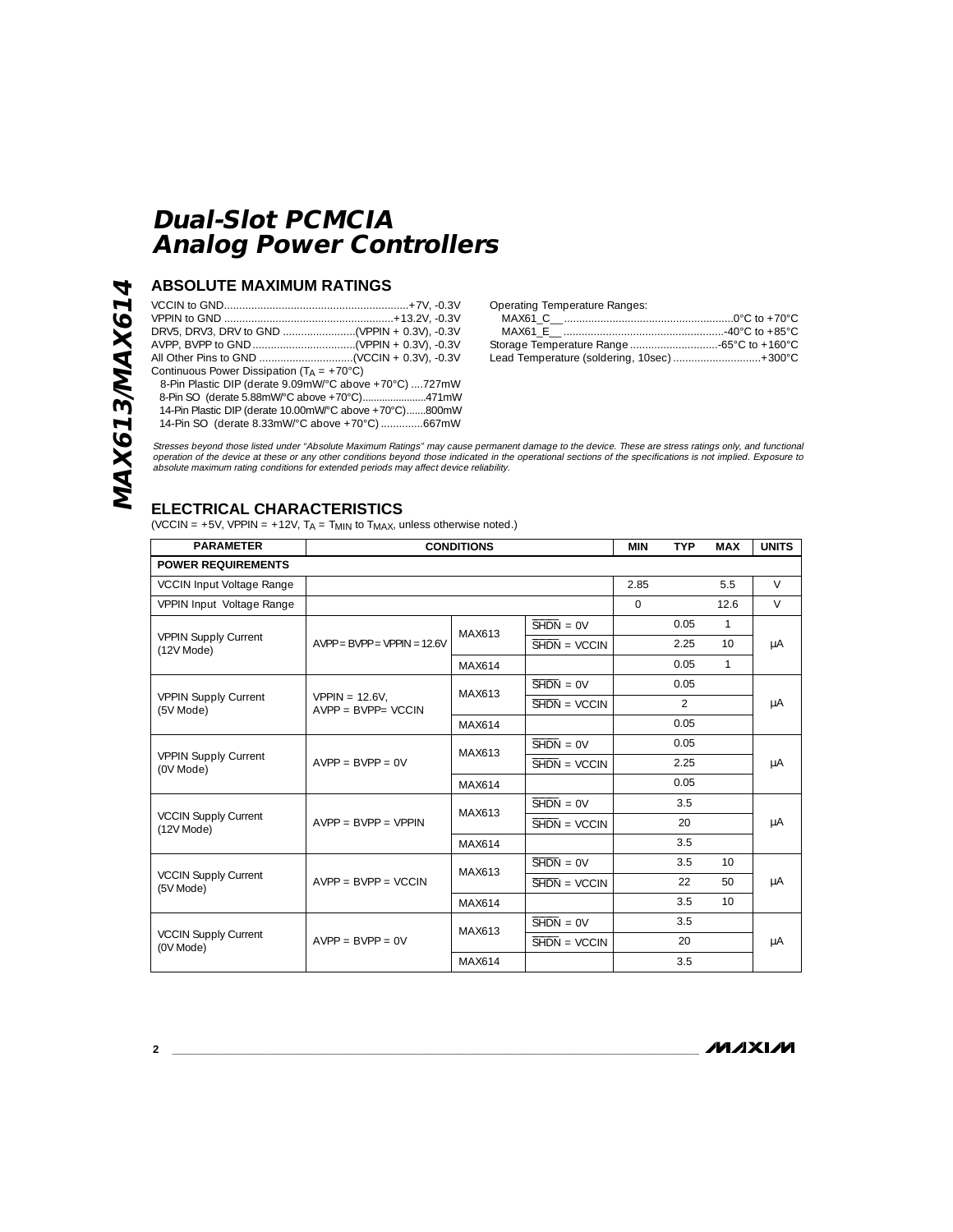### **ELECTRICAL CHARACTERISTICS (continued)**

(VCCIN = +5V, VPPIN = +12V,  $T_A = T_{MIN}$  to  $T_{MAX}$ , unless otherwise noted.)

| <b>PARAMETER</b>                   | <b>CONDITIONS</b>                                              | MIN | <b>TYP</b> | <b>MAX</b> | <b>UNITS</b> |
|------------------------------------|----------------------------------------------------------------|-----|------------|------------|--------------|
| <b>DC CHARACTERISTICS</b>          |                                                                |     |            |            |              |
|                                    | $VPPIN = 11.4V$ , 0mA < $I$ <sub>LOAD</sub> < 120mA (12V mode) |     | 1.60       | 2.45       |              |
| AVPP, BVPP Switch Resistance       | $VCCIN = 4.5V$ , 0mA < $I$ <sub>LOAD</sub> < 1mA (5V mode)     |     | 30         | 50         | Ω            |
|                                    | $VPPIN = 11.4V$ , $OMA < I$ <sub>LOAD</sub> < $1mA$ (0V mode)  |     | 135        | 300        |              |
| DRV, DRV3, DRV5 Leakage Current    | High-impedance mode                                            |     |            | 75         | nA           |
| DRV, DRV3, DRV5 Output Voltage Low | $II$ $OAD = 1mA$                                               |     | 0.1        | 0.4        | $\vee$       |
| <b>LOGIC SECTION</b>               |                                                                |     |            |            |              |
| Logic Input Leakage Current        |                                                                |     |            |            | μA           |
| Logic Input High                   |                                                                | 2.4 |            |            | $\vee$       |
| Logic Input Low                    |                                                                |     |            | 0.8        | $\vee$       |
| VCC to DRV_ Propagation Delay      |                                                                |     | 50         |            | ns           |

(Circuit of Figure 1,  $T_A = +25^{\circ}$ C, unless otherwise noted.)



**AVPP SWITCHING 5V TO 12V**



 $C_{VPPIN} = 1 \mu F$ , AVPP0 =  $\overline{AVPP1}$ ,  $C_{AVPP} = 0.1 \mu F$ 









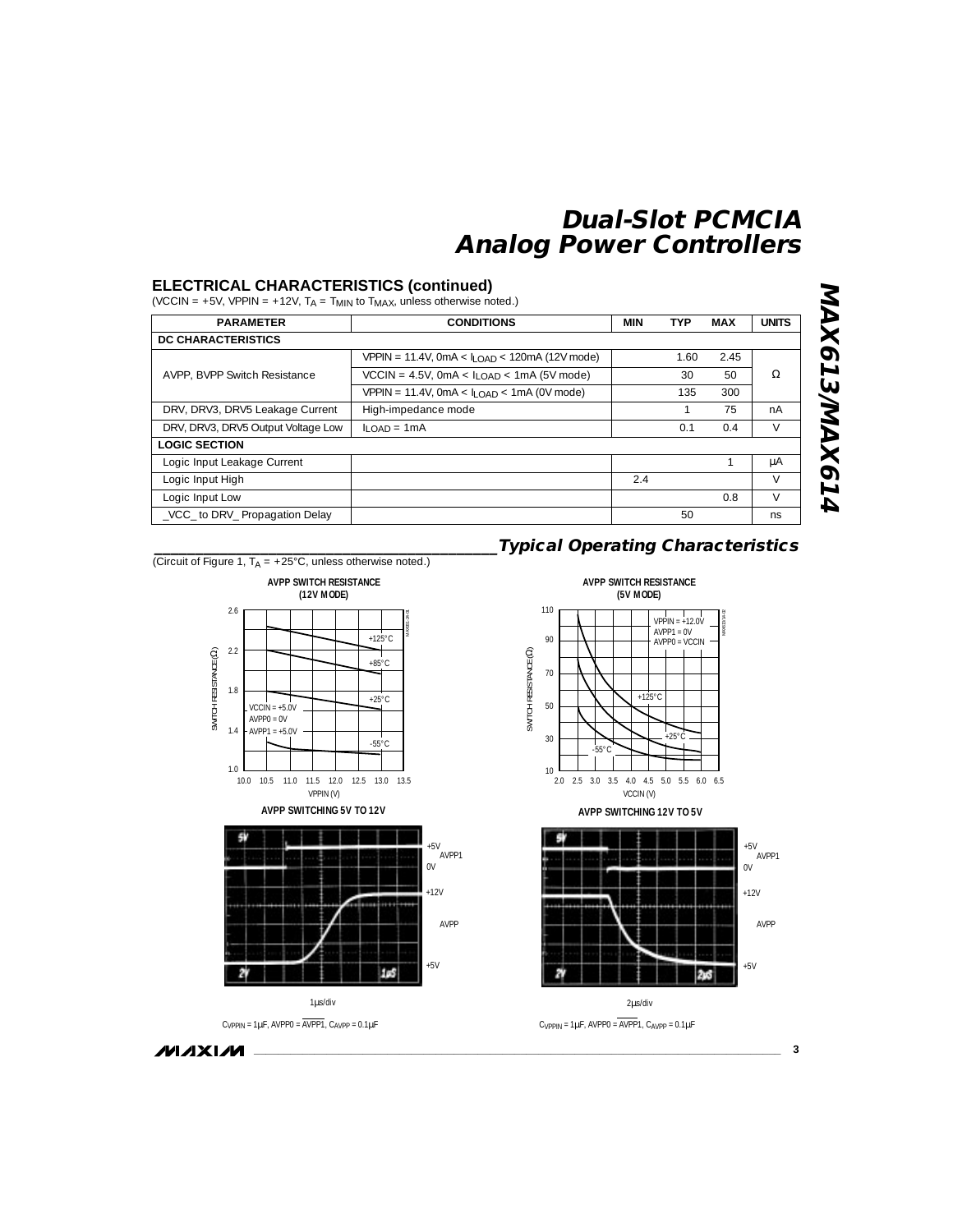**MAX613/MAX614** MAX613/MAX614

|                |                          |                  | <b>Pin Description</b>                                                                                                                                                                  |  |  |
|----------------|--------------------------|------------------|-----------------------------------------------------------------------------------------------------------------------------------------------------------------------------------------|--|--|
| PIN            |                          | <b>NAME</b>      | <b>FUNCTION</b>                                                                                                                                                                         |  |  |
| <b>MAX613</b>  | <b>MAX614</b>            |                  |                                                                                                                                                                                         |  |  |
| 1              | 1                        | <b>GND</b>       | Ground                                                                                                                                                                                  |  |  |
| $\mathfrak{D}$ | $\mathfrak{D}$           | AVPP1            | Logic inputs that control the voltage on AVPP (see Table 1 in Detailed Description).                                                                                                    |  |  |
| 3              | 3                        | AVPP0            |                                                                                                                                                                                         |  |  |
| 4              | $\overline{\phantom{0}}$ | BVPP1            | Logic inputs that control the voltage on BVPP (see Table 2 in Detailed Description).                                                                                                    |  |  |
| 5              |                          | <b>BVPP0</b>     |                                                                                                                                                                                         |  |  |
| 6              |                          | VCC1             | Logic input that controls the state of DRV3 and DRV5 (see Table 3 in Detailed Description).                                                                                             |  |  |
| $\overline{7}$ | 4                        | VCC0             | Logic input that controls the state of DRV on the MAX614. On the MAX613, both VCC0 and<br>VCC1 control the state of DRV3 and DRV5 (see Table 3 in Detailed Description).                |  |  |
|                | 5                        | <b>DRV</b>       | Open-drain power MOSFET gate-driver output used to switch the slot VCC supply voltage.<br>DRV sinks current when VCC0 is high and goes high impedance when VCC0 is low.                 |  |  |
| 8              |                          | DRV <sub>5</sub> | Open-drain power MOSFET gate-driver output used to switch the slot VCC supply voltage (see<br>Table 3 in Detailed Description).                                                         |  |  |
| 9              |                          | DRV <sub>3</sub> | Open-drain power MOSFET gate-driver output used to switch the slot VCC supply voltage (see<br>Table 3 in Detailed Description).                                                         |  |  |
| 10             |                          | <b>SHDN</b>      | Logic-level shutdown input. When SHDN is low, DRV3 and DRV5 sink current regardless of the state of<br>VCC0 and VCC1. When SHDN is high, DRV3 and DRV5 are controlled by VCC0 and VCC1. |  |  |
| 11             |                          | <b>RVPP</b>      | Switched output, controlled by BVPP1 and BVPP0, that outputs 0V, +5V, or +12V. BVPP can<br>also be programmed to go high impedance (see Table 2 in Detailed Description).               |  |  |
| 12             | 6                        | AVPP             | Switched output, controlled by AVPP1 and AVPP0, that outputs 0V, +5V, or +12V. AVPP can<br>also be programmed to go high impedance (see Table 1 in Detailed Description).               |  |  |
| 13             | 7                        | <b>VCCIN</b>     | +5V power input                                                                                                                                                                         |  |  |
| 14             | 8                        | <b>VPPIN</b>     | +12V power input. VPPIN can have 0V or +5V applied as long as VCCIN > 2.85V.                                                                                                            |  |  |

## **\_\_\_\_\_\_\_\_\_\_\_\_\_\_\_Detailed Description**

#### **VPP Switching**

The MAX613/MAX614 allow simple switching of PCMCIA card VPP to 0V, +5V, and +12V. On-chip power MOSFETs connect AVPP and BVPP to either GND, VCCIN, or VPPIN. The AVPP0 and AVPP1 control logic inputs determine AVPP's state. Likewise, BVPP0 and BVPP1 control BVPP. AVPP and BVPP can also be programmed to be high impedance.

Each PCMCIA card slot has two VPP voltage inputs labeled VPP1 and VPP2. Typically, VPP1 supplies the flash chips that store the low-order byte of the 16-bit words, and VPP2 supplies the chips that contain the high-order byte. Programming the high-order bytes separately from the low-order bytes may be necessary to minimize +12V current consumption. A single 8-bit flash chip typically requires at most 30mA of  $+12V$  VPP current during erase or programming.

Thus, systems with less than 60mA current capability from +12V cannot program two 8-bit flash chips simultaneously, and need separate controls for VPP1 and VPP2. Figure 1 shows an example of a power-control circuit using the MAX613 to control VPP1 and VPP2 separately. Figure 1's circuit uses a MAX662 charge-pump DC-DC converter to convert +5V to +12V at 30mA output current capability without an inductor. When higher VPP current is required, the MAX734 can supply 120mA.

Use the MAX614 for single-slot applications that do not require a separate VPP1 and VPP2. Figure 2 shows the MAX614 interfaced to the Vadem VG-465 single-slot controller.

To prevent VPP overshoot resulting from parasitic inductance in the +12V supply, the VPPIN bypass capacitor's value must be at least 10 times greater than the capacitance from AVPP or BVPP to GND; the AVPP and BVPP bypass capacitors must be at least 0.01µF.

**MAXIM**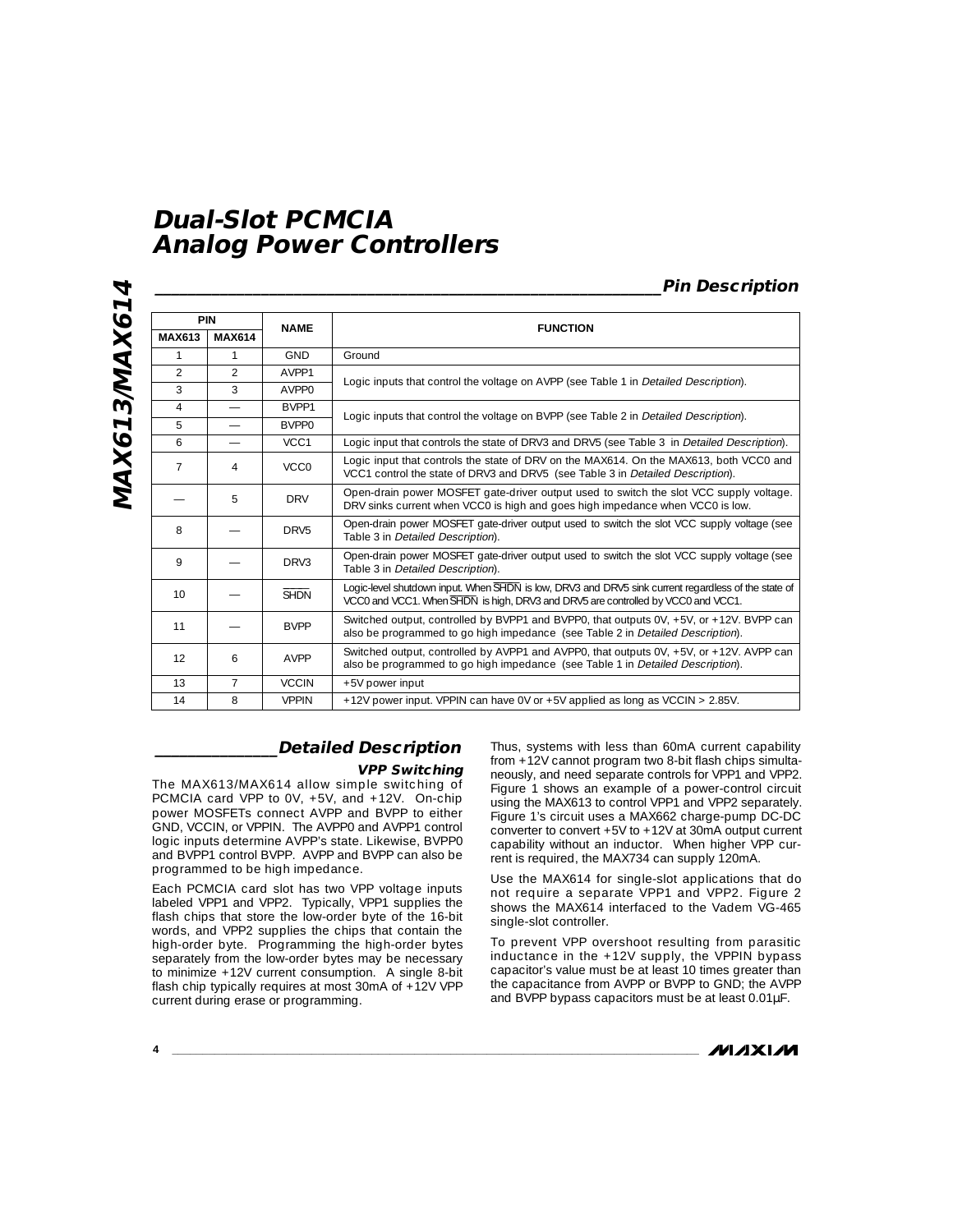

Figure 1. MAX613 Dual Slot, Separate VPP1 and VPP2, 5V Only VCC Operating Circuit





**\_\_\_\_\_\_\_\_\_\_\_\_\_\_\_\_\_\_\_\_\_\_\_\_\_\_\_\_\_\_\_\_\_\_\_\_\_\_\_\_\_\_\_\_\_\_\_\_\_\_\_\_\_\_\_\_\_\_\_\_\_\_\_\_\_\_\_\_\_\_\_\_\_\_\_\_\_\_\_\_\_\_\_\_\_\_\_ 5**

**MAX613/MAX614**

MAX613/MAX614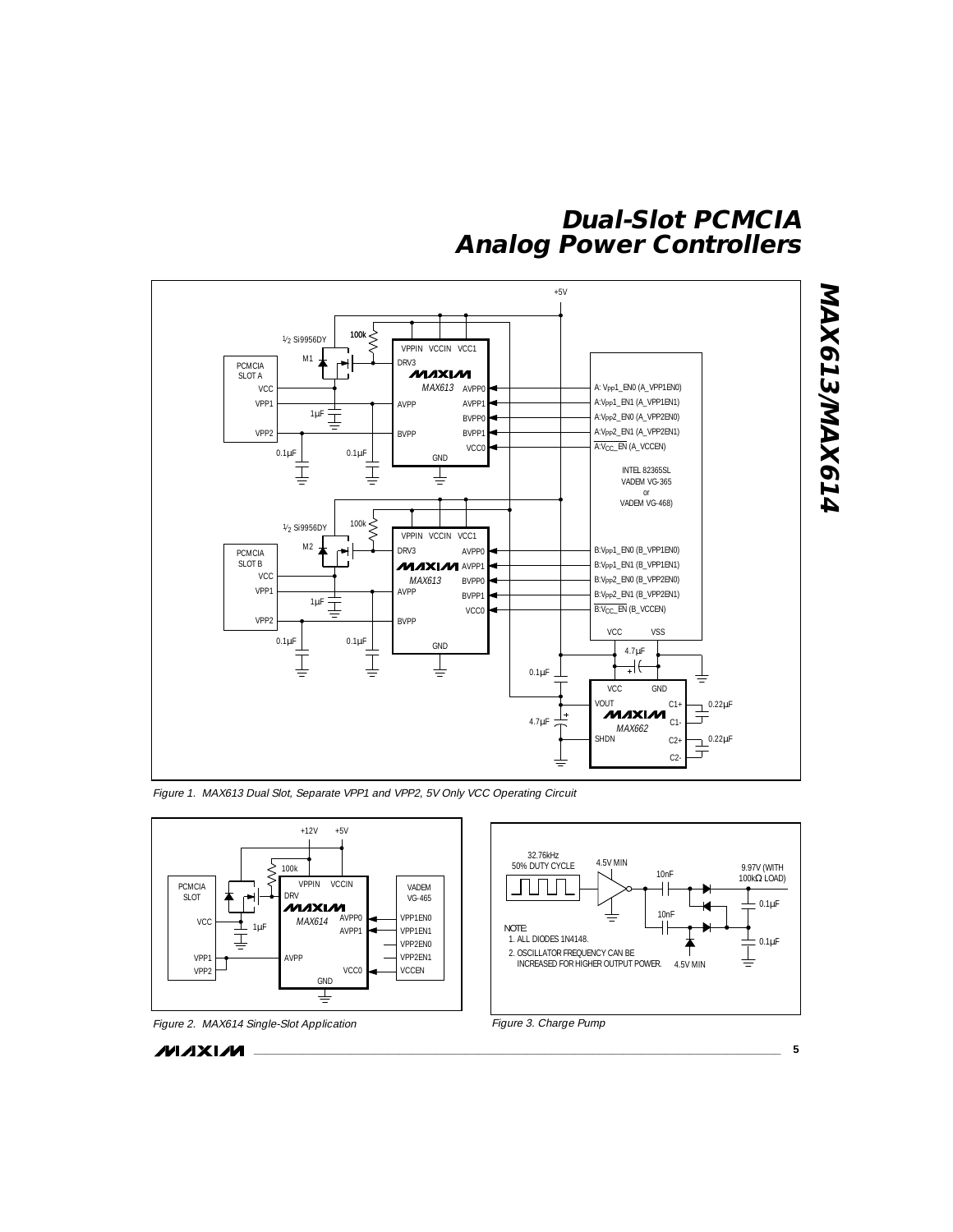#### **VCC Switching**

The MAX613/MAX614 contain level shifters that simplify driving external power MOSFETs to switch PCMCIA card VCC. While a PCMCIA card is being inserted into the socket, the VCC pins on the card edge connector should be powered down to 0V to prevent "hot insertion" that may damage the PCMCIA card. The MAX613/MAX614 MOSFET drivers are open drain. Their rise time is controlled by an external pull-up resistor, allowing slow turnon of VCC power to the PCMCIA card.

**Analog Power Controllers**

**Dual-Slot PCMCIA**

The DRV3 and DRV5 pins on the MAX613 and the DRV pin on the MAX614 are open-drain outputs pulled down with internal N-channel devices. The gate drive to these internal N-channel devices is powered from VCCIN, regardless of VPPIN's voltage. If VCCIN is left unconnected or less than 2V is applied to VCCIN, the DRV3/DRV5/DRV gate drivers will not sink current.

To switch VCC (M1 and M2 in Figure 1), use external N-channel power MOSFETs. M1 and M2 should be logic-level N-channel power MOSFETs with low on resistance. The Motorola MTP3055EL and Siliconix Si9956DY MOSFETs are both good choices. Turn on M1 and M2 by pulling their gates above +5V. With the gates pulled up to VPPIN as shown in Figure 1, VPPIN should be at least 10V so that with  $VCC = 5.5V$ , M1 and M2 have at least 4.5V of gate drive.

#### **Table 1. AVPP Control Logic**

| <b>LOGIC INPUT</b> | <b>OUTPUT</b> |              |
|--------------------|---------------|--------------|
| AVPP1              | AVPP0         | <b>AVPP</b>  |
|                    |               | 0V           |
|                    |               | <b>VCCIN</b> |
|                    |               | <b>VPPIN</b> |
|                    |               | $HI-Z$       |

|  | <b>Table 2. BVPP Control Logic</b> |  |
|--|------------------------------------|--|
|  |                                    |  |

| <b>LOGIC INPUT</b> | <b>OUTPUT</b> |              |
|--------------------|---------------|--------------|
| BVPP1              | <b>BVPP0</b>  | <b>BVPP</b>  |
|                    |               | ωv           |
|                    |               | <b>VCCIN</b> |
|                    |               | <b>VPPIN</b> |
|                    |               | $HI-Z$       |

### **Table 3. MAX613 DRV3 and DRV5 Control** Logic (SHDN = VCCIN)

|      | <b>LOGIC INPUT</b> | <b>OUTPUT</b> |        |
|------|--------------------|---------------|--------|
| VCC1 | <b>VCC0</b>        | DRV3          | DRV5   |
|      |                    | 0V            | 0V     |
|      |                    | $HI-Z$        | 0V     |
|      |                    | 0V            | $HI-Z$ |
|      |                    | ΩV            | ΩV     |

The gates of M1 and M2 can be pulled up to any 10V to 20V source, and do not need to be pulled up to VPPIN. Typically, the +12V used for VPPIN is supplied from a +5V to +12V switching regulator. To save power, the +5V to +12V switching regulator can be shut down when not using the VPP programming voltage, allowing VPPIN to fall below +5V.

In this case, M1 and M2 should not be pulled up to VPPIN, since M1 and M2 cannot be turned on reliably when VPPIN falls below +10V. Any clock source can be used to generate a high-side gate-drive voltage by using capacitors and diodes to build an inexpensive charge pump. Figure 3 shows a charge-pump circuit that generates 10V from a +5V logic clock source.

#### **\_\_\_\_\_\_\_\_\_\_Applications Information**

The MAX613 contains all the gate drivers and switching circuitry needed to support a  $+3.3V/+5V$  VCC PCMCIA slot with minimal external components. Figure 4 shows the analog power control necessary to support two dual voltage PCMCIA slots. The A:VCC and B:VCC pins on the Intel 82365SL DF power the drivers for the control signals that directly connect to the PCMCIA card.

A 3.3V card needs 3.3V logic-level control signals and the capability to program VPP1 and VPP2 to 3.3V. The MAX613's VCCIN is switched with slot VCC, so AVPP0  $= 1$  and AVPP1 = 0 causes AVPP = slot VCC. Likewise, A:VCC and B:VCC are connected to VCCIN, so the Intel 82365SL DF control signals to the PCMCIA card are the right logic levels.

PCMCIA card interface controllers other than the Intel 82365SL DF can be used with Figure 4's circuit. Table 4 shows the pins on the Cirrus Logic CL-PD6720 that perform the same function as the Intel 82365SL DF pins.

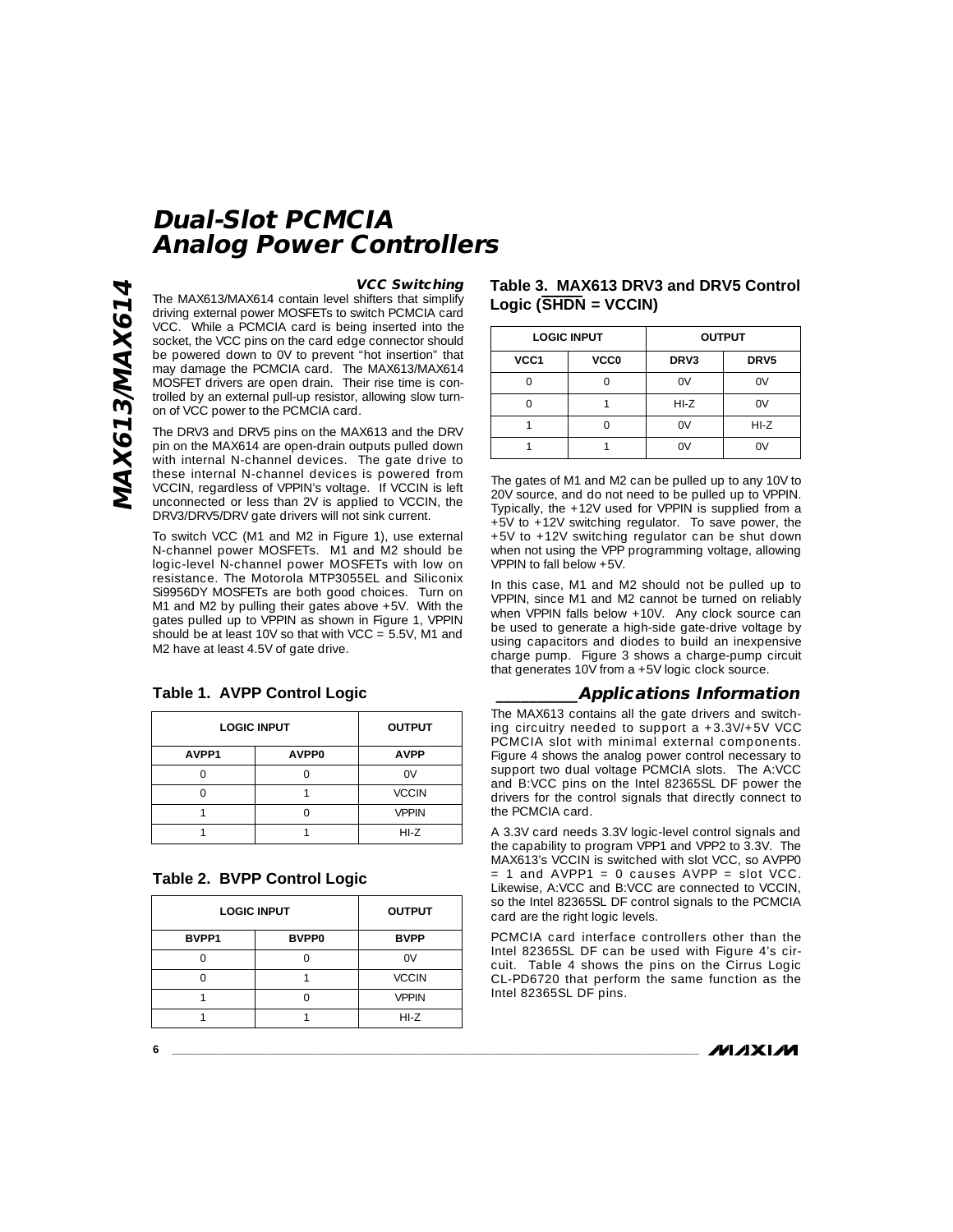

Figure 4. Mixed 3.3V/5V VCC Application Circuit

**MAXIM**